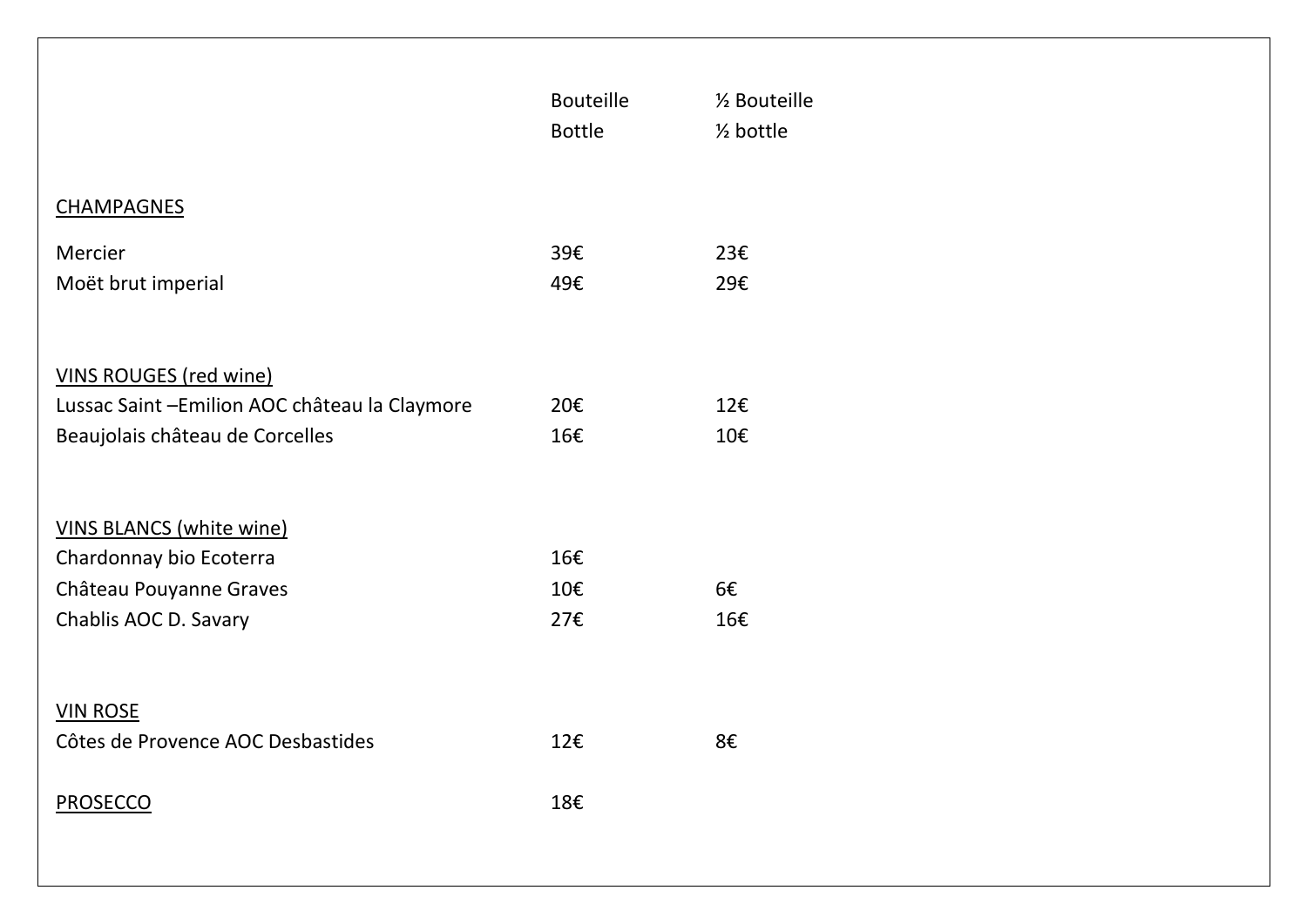| APEROL SPRITZ (Aperol, Prosecco, eau gazeuse)                       | 8€ |
|---------------------------------------------------------------------|----|
| <b>GIN TONIC</b>                                                    | 8€ |
| SAINT GERMAIN SPRITZ (liqueur Saint Germain, Prosecco, eau gazeuse) | 8€ |
| RHUM ET GINGER ALE (rhum, tonic spiced orange)                      | 8€ |
| GENTLEMAN'S BREAK (whisky, liqueur de tabac, Picon)                 | 8€ |
| NEGRONI NOUAISON (Campari, Vermouth rouge, gin Nouaison)            | 8€ |
| <b>OLD FASHIONED</b>                                                | 8€ |

# Bières / Beers

| Desperados 25cl |      | 5€ |
|-----------------|------|----|
| Nauera          | 33cl | 6€ |

# **APERITIFS**

| Martini rouge ou blanc, Suze, Dubonnet, Cinzano 6cl | 5€ |
|-----------------------------------------------------|----|
| Pastis, Ricard, Pernod 3cl                          | 5€ |
| Whisky J&B, Johnnie Walker<br>4cl                   | 6€ |
| Whisky Talisker, Glenkinchie<br>4cl                 | 7€ |
| Whisky Lagavulin 4cl                                | 8€ |
| Gin, Vodka 4cl                                      | 6€ |
| Prune, Cointreau, Rhum, Chartreuse 4cl              | 8€ |
| Cognac VSOP 4cl                                     | 8€ |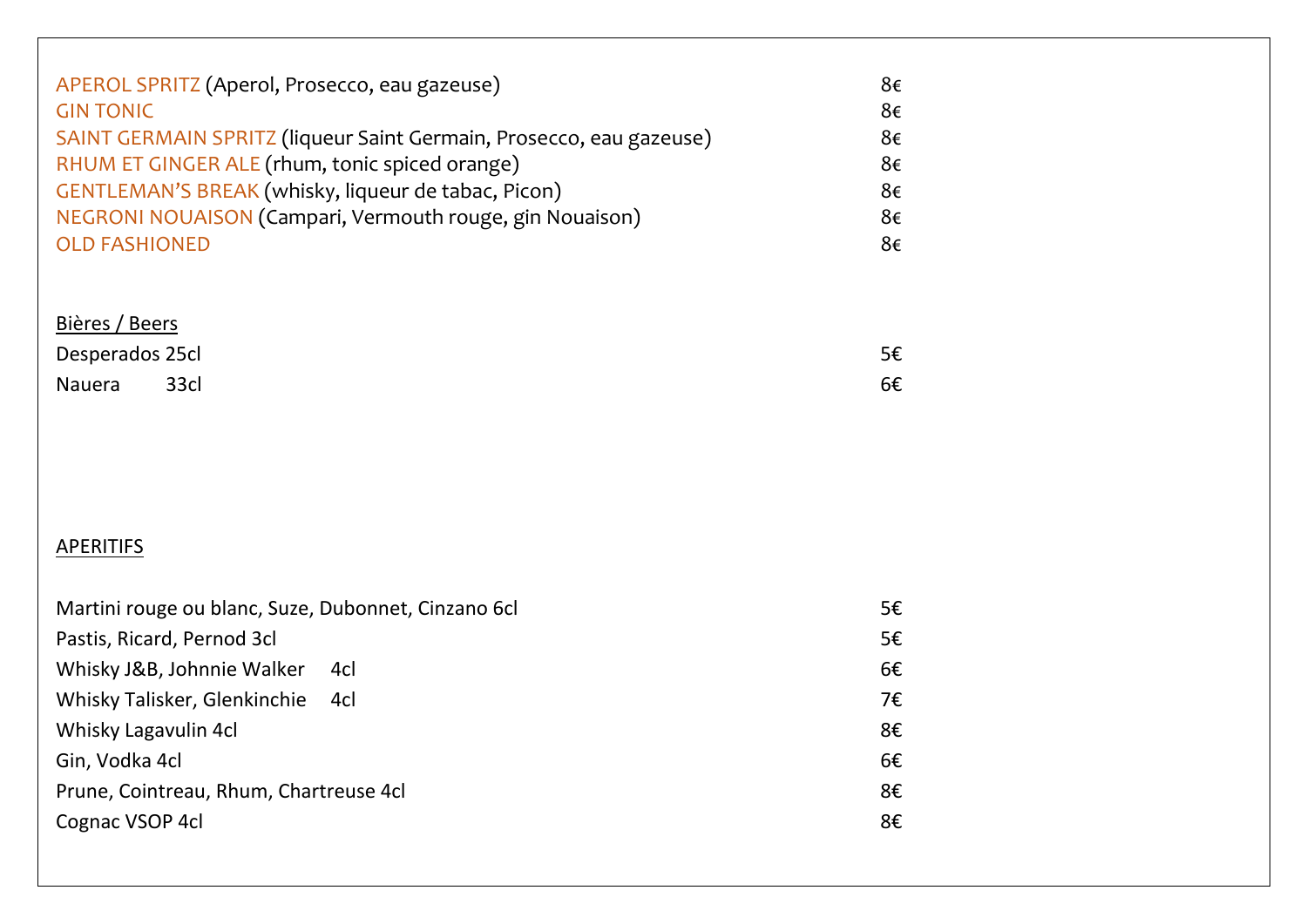| Evian, Vittel, Badoit 50c                    | 3€ |
|----------------------------------------------|----|
| Perrier 33cl                                 | 3€ |
| Jus Bio Unaju                                | 4€ |
| Coca Cola 33cl                               | 3€ |
| Tonic fever tree 25cl                        | 4€ |
| Thé nature, citron, ou lait / Tea with lemon |    |
| or with milk                                 | 3€ |
| Chocolat chaud / Hot chocolate               | 3€ |
| Expresso                                     | 2€ |
| Capuccino                                    | 3€ |
|                                              |    |
|                                              |    |
|                                              |    |
|                                              |    |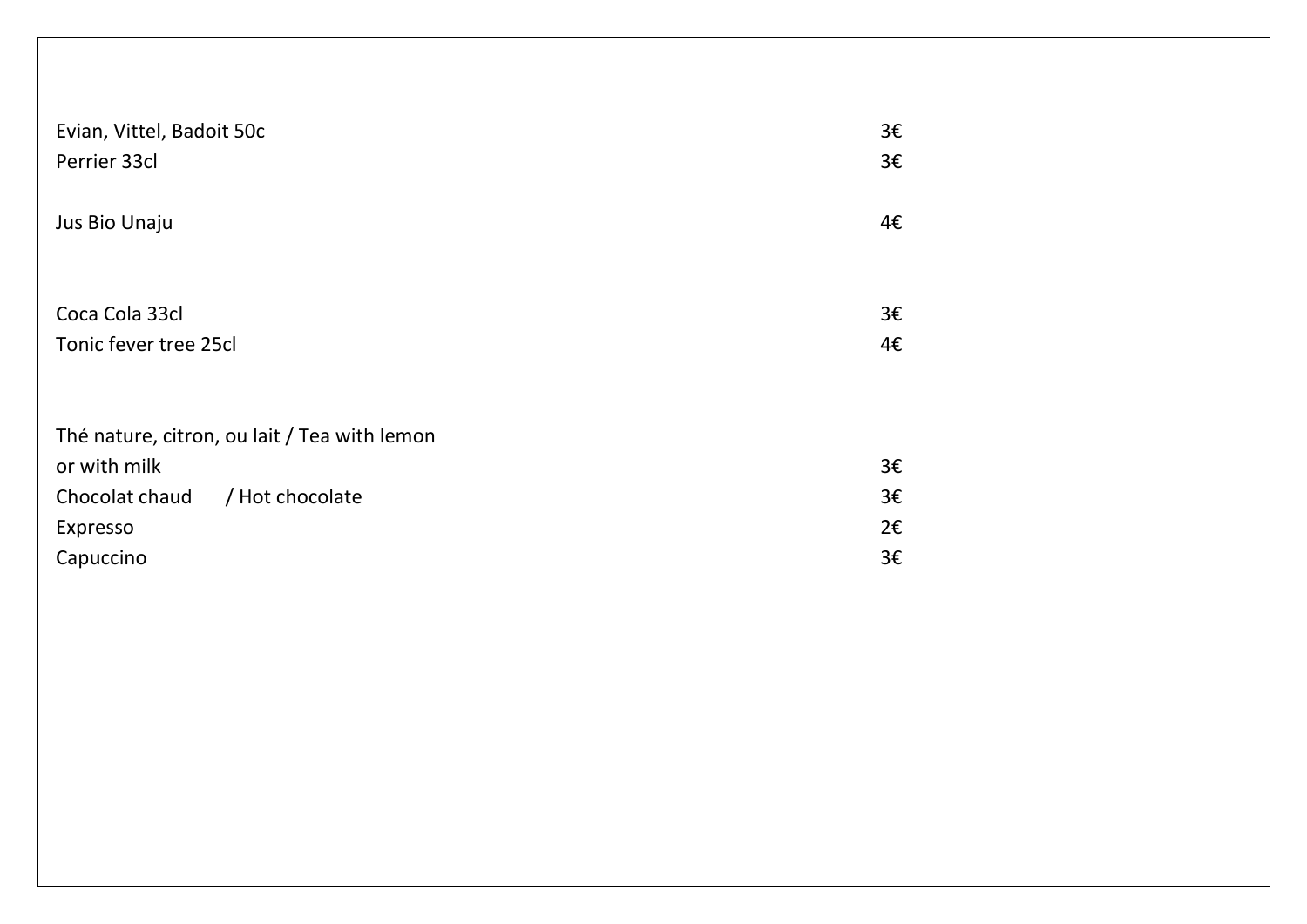#### BIERES BIO NAUERA

#### LARMES DES DUNES 33cl 6€

**STYLE** : Witbier (Bière Blanche)

**SAVEURS** : agréablement épicée, fruitée, et rafraîchissante.

**AROMES** : légèrement poivré, marmelade d'orange.

**COMPOSITION** : Malt d'orge, Malt de blé, Malt de seigle, flocons de froment et d'avoine. Des houblons d'Allemagne et des États-Unis.

**ALC./VOL.** : 4,7 %

#### RED KERRY 33cl 6€

**STYLE** : Bière ambrée rousse **SAVEURS** : caramel, fruits rouges. **COMPOSITION** : Malt grillé et torréfié **ALC./VOL.** : 7.5 %

#### MOUSSTANG 33cl 6€

**STYLE** : Pale Ale (Bière Blonde Américaine) 99 % Bio **SAVEURS** : fruité, pamplemousse rose, amertume rafraichissante **AROMES** : mangue, fruit de la passion **COMPOSITION** : C'est un secret ! Un assemblage de houblons est utilisé en dry hopping pendant la fermentation, juste pour les arômes. **ALC./VOL.** : 5,0 %

## ECUME 33cl 6€

**STYLE** : Lager

Le nez est délicat sur des notes de poire, ananas.

Les malts pales donnent une bouche légère avec une bulle très fine. Equilibrée, cette bière est sans amertume avec une finale délicatement fruitée.

Composition : Assemblage de malts bio, Pilsner, Munich , et Cara.

Les houblons utilisés sont aromatiques. Bière de soif par excellence, Ecume est conseillée à l'apéritif et peut également s'accommoder sur de la charcuterie et des plats iodés.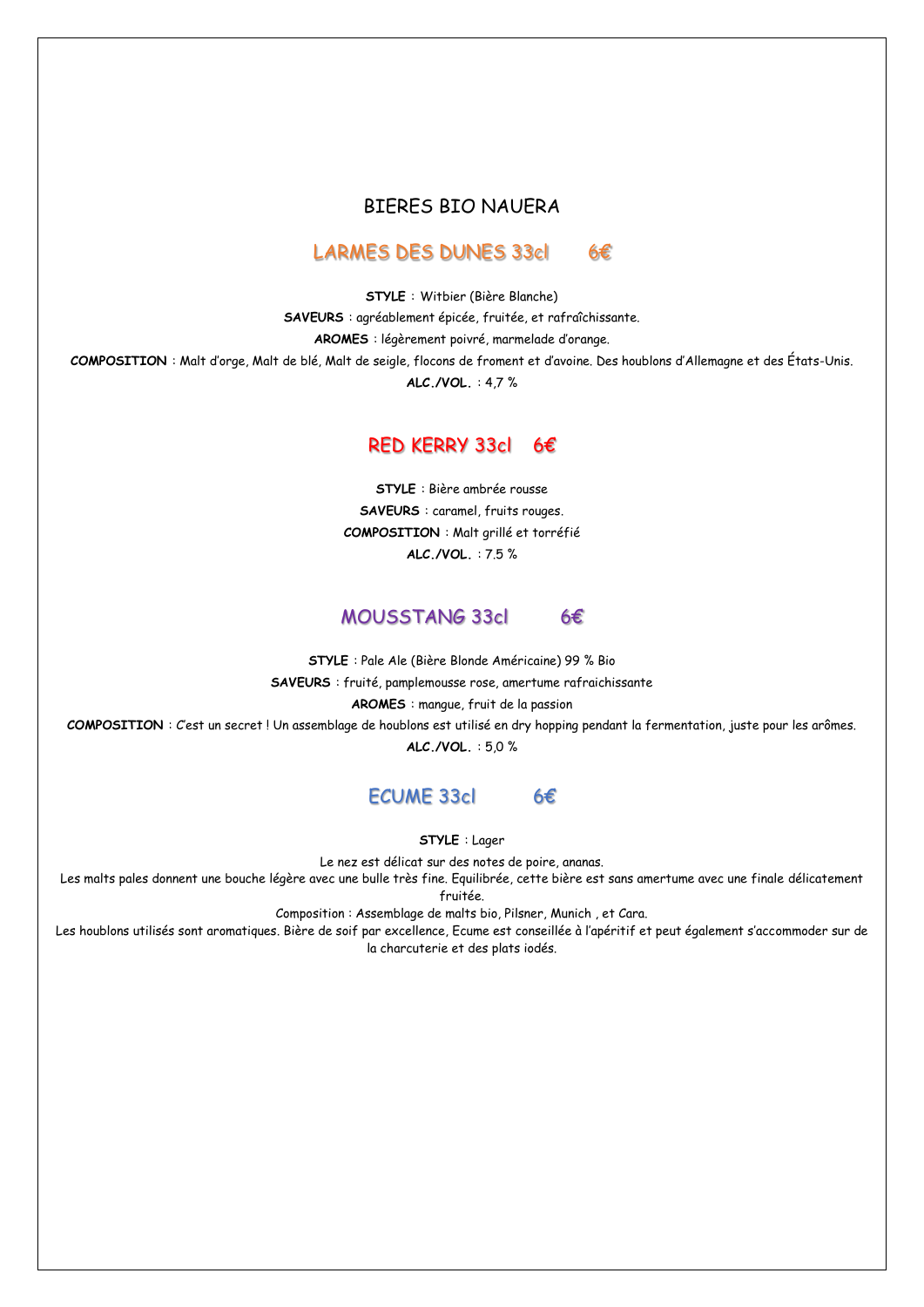#### NAUERA BEERS

#### LARMES DES DUNES 33cl 6€

**STYLE**: Wheat Beer **FLAVORS**: pleasantly spicy, fruity, and refreshing **AROMAS**: peppery, orange marmalade **COMPOSITION**: Malts of Barley, Wheat, and Rye, Flaked Wheat and Oats. German and American hops. **ALC./VOL.**: 4.7%

#### REDKERRY 33cl 6€

**STYLE**: Bitter Beer (English) **FLAVORS**: fudge, red fruits **COMPOSITION**: Assembly of grilled and roasted malts. Varieties of ancestral hops. **ALC./VOL.**: 7.5%

### MOUSSTANG 33cl 6€

**STYLE**: Pale Ale (American) 99% Organic **FLAVORS**: pink grapefruit, refreshing and herbaceous bitterness **AROMAS**: mango, passion fruit

**COMPOSITION**: It's a secret! But, an assembly of American hops is used for dry hopping during the fermentation, just for the aromas. **ALC./VOL.**: 5.0%

#### ECUME 33cl 6€

**STYLE** : Lager

Notes of pear, pineapple.

The pale malts give a light mouth with a very fine bubble. Balanced, this beer is without bitterness with a delicately fruity finish. Composition: Blend of organic malts, Pilsner, Munich, and Cara.

The hops used are aromatic. Thirst beer par excellence, Ecume is recommended as an aperitif and can also be used with cold cuts and iodized dishes.

# **UNAJU BIO 25cl 4€**